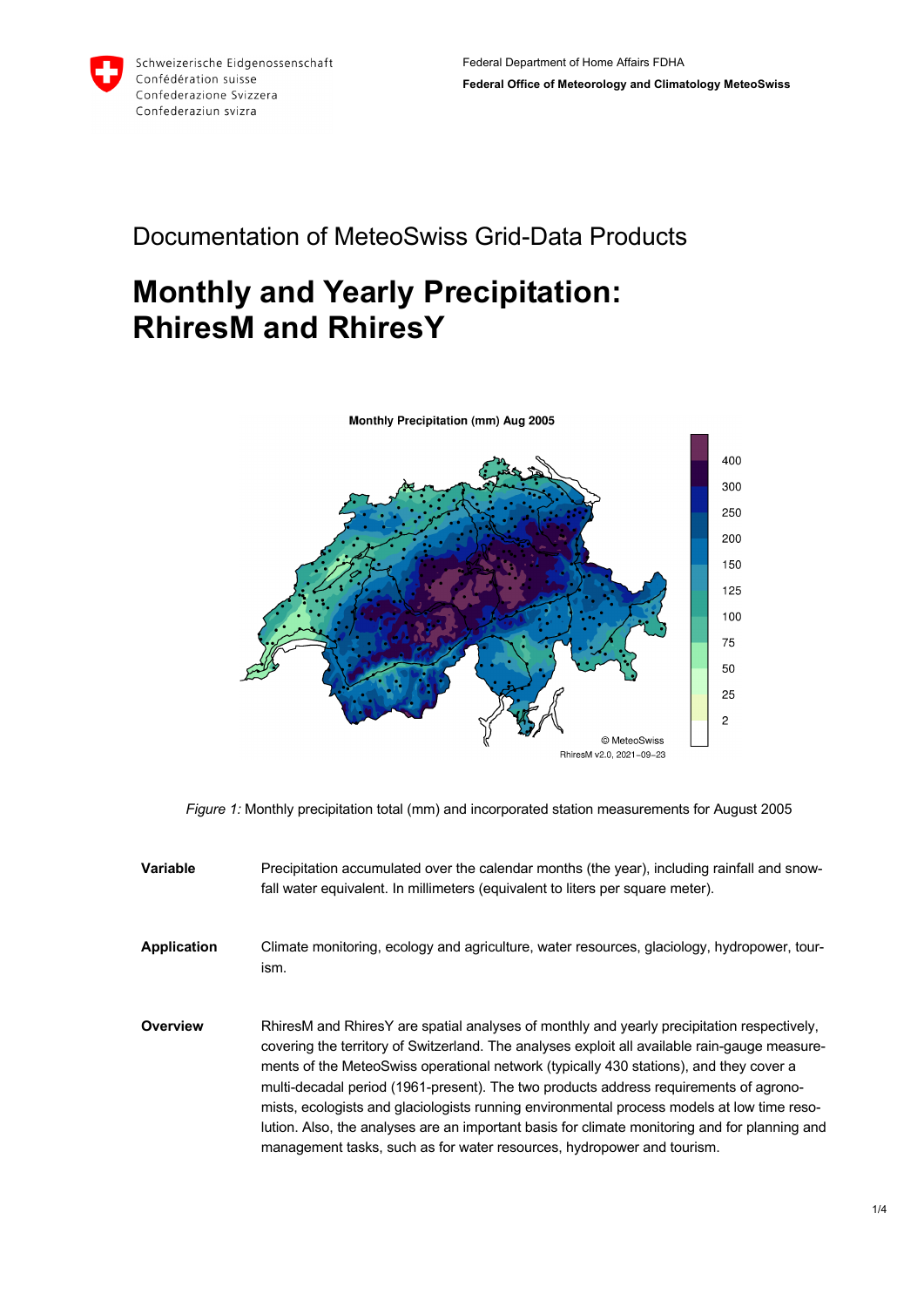**Data base** RhiresM/RhiresY are based on monthly/yearly precipitation totals measured at the high-resolution rain-gauge network of MeteoSwiss. The analyses use all station measurements available for a particular month to ensure maximum possible effective resolution. As a result, the station base varies over time (from month to month). The number of stations increases from 420 in the early 1960ies to about 520 in the mid 1970ies and gradually decreases thereafter, reaching 430 after 2005. 270 rain gauges (about 50% of the stations) come with an uninterrupted record since 1961.

> The geographical distribution of rain-gauge stations in Switzerland is reasonably balanced in the horizontal (see e.g. Fig. 1), but there is a clear imbalance in the vertical, with regions above 1200 mMSL being comparatively under-represented (see e.g. Frei and Schär 1998, Konzelmann et al. 2007).

> The majority of the rain gauges operated since 1961 are/were manual Hellmann type gauges with an orifice of 200 cm<sup>2</sup> positioned 1.5 m above ground. Since the early 1980ies approximately 70 stations are equipped with automatic tipping bucket gauges or, more recently, with weighing gauges.

Unlike RhiresD, the monthly and yearly analyses do not integrate station data from outside Switzerland and they are restricted to the domain within the country borders. This is related to issues of data quality with the real-time data deliveries and the fact that the station coverage is very coarse before the 1990ies over some of the foreign sections.

**Method** A field of precipitation in month MM is obtained through the following procedure: (1) Spatial interpolation of the climatological mean precipitation measurements for the calendar month of MM (reference period 1971-1990, see Schwarb et al. 2001); (2) Calculation of relative anomalies of measured precipitation with respect to the climatological mean from step 1 (see Widmann and Bretherton 2000); (3) Spatial interpolation of relative anomalies (see section 4.1 of Frei et al. 2006); (4) Multiplication of the resulting anomaly field with the climatological mean field.

> Detail on all these steps is provided in the product documentation for the daily precipitation analysis RhiresD, which the reader is referred to here. It is important to note that the analysis is conducted directly with the monthly/yearly point measurements, hence, RhiresM is not the temporal aggregate of daily fields from RhiresD. The smaller residual variance in step (3) when working with temporally aggregated measurements, implies smaller interpolation errors, and hence, more reliable estimates than the aggregation of more uncertain daily fields.

For version "v2.0" of RhiresM and RhiresY a manual adjustment has been applied to the original climatological background field of Schwarb et al. (2001) in order to amend unrealistically wet conditions in the region of the Jungfrau massif. The wet anomaly there was reduced by 23% for the annual total (25% in summer, 13% in winter) centered on the massif and gradually decreasing to zero over a radius of 25 km.

Again, for version "v2.0" of RhiresM and RhiresY, a slight modification has been made in the distance weighting scheme for better consistency with the change to "v2.0" in RhiresD (see the documentation for RhiresD).

## **Target users** Thanks to its multi-decadal extent (more than 50 years) and high effective resolution, RhiresM/RhiresY address the needs of a wide range of applications. In climatology, it is the primary data product for operational climate monitoring, research on climate variability and for climate change downscaling. Moreover, it is suitable as input into environmental process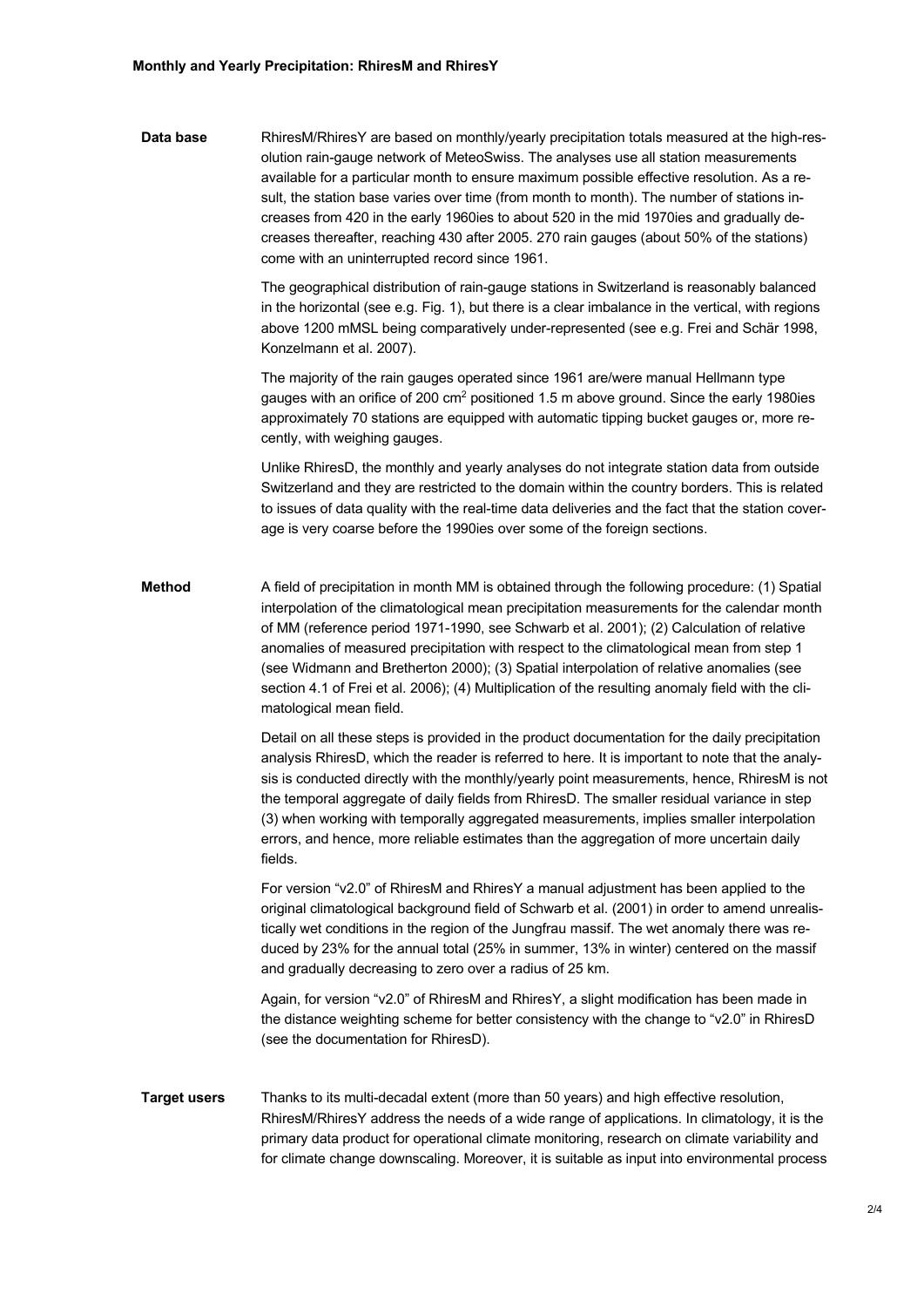models in a variety of fields such as agriculture, ecology, hydrology and glaciology. Also, it provides an interesting data base for socio-economic planning and management tasks, such as for water resources, hydropower and tourism.

**Accuracy and interpretation** The accuracy of RhiresM/RhiresY depends on the accuracy of the underlying rain-gauge measurements and the capability of the interpolation scheme to reproduce precipitation at un-gauged locations. There are limitations in both of these, which is explained in some detail in the product documentation for RhiresD. In short:

> RhiresM and RhiresY must be expected to generally underestimate precipitation, particularly in months and at locations with snowfall, due to the measurement bias (Neff 1977, Yang et al. 1999). Estimates of the bias are 4% at low elevations in summer to more than 40% above 1500 mMSL in winter (Sevruk 1985).

Interpolation errors: A "leave one out" cross-validation reveals a relative standard error of +/– 20% in point estimates for Jura and the Swiss Plateau and of +/– 25-30% for the Alps and the Alpine south side. Seasonal variation of errors is small. Particularly large relative errors occur during dry months and in inner Alpine valleys (e.g. the Valais) as well as at high elevations in the Alps. The average fraction of explained spatial variance is 75% (Nash-Sutcliffe Efficiency, Nash and Sutcliffe 1970). It is to be noted that estimates of area mean values (obtained by averaging gridpoint values) are more accurate and error statistics are smaller when aggregating in space (see also Frei and Isotta 2019).

The RhiresM and RhiresY products are not strictly temporally consistent, because of inhomogeneities in the station data and variations in the station network. These products are not meant for analyses of long-term variations and trend. Users requiring high standards in long-term consistency are referred to the specific long-term datasets (RrecabsM1864 and RrecabsY1864).

Effective resolution: The km-scale spacing of gridpoints does not imply that these scales are fully resolved. The short-scale patterns (e.g. those evident in Fig. 1 above) are reflecting the topography-precipitation relationships estimated from the long-term mean. These, may be more or less representative of conditions in a single month (or a single year). We expect that the effective resolution of RhiresM is somewhere between the average station distance (around 15 km) and the grid spacing (1 km), likely near the upper end of the interval. Users interpreting the datasets at the scale of individual gridpoints should take into consideration that the estimates are subject to larger uncertainty. Frei and Isotta (2019) give a thorough discussion of short-scale uncertainty in gridded precipitation products.

**Related products** RhiresM and RhiresY are mutually related in that the same analysis procedure is employed, with RhiresM taking monthly and RhiresY yearly precipitation measurements. But there is no strict consistency between the two products: Adding the months of a year from RhiresM does not strictly reproduce RhiresY. This is due to differences in the underlying station sample (not all stations cover the entire year). Differences are however insignificant in practice.

> RhiresD: Similar to RhiresM but for the daily precipitation sum. Again, there is no strict consistency between the two products, i.e. adding the days of a month from RhiresD does not reproduce RhiresM exactly. Differences are however small in practice. If a monthly timeresolution is sufficient, product RhiresM should be preferred over the aggregation from RhiresD, because of higher reliability.

> RanomM9120: Deviation from the climatological mean precipitation (reference norm period 1991-2020). This product is based on the sub-sample of stations for which there exist approved norm values. Hence RanomM9120 is of slightly inferior effective spatial resolution,